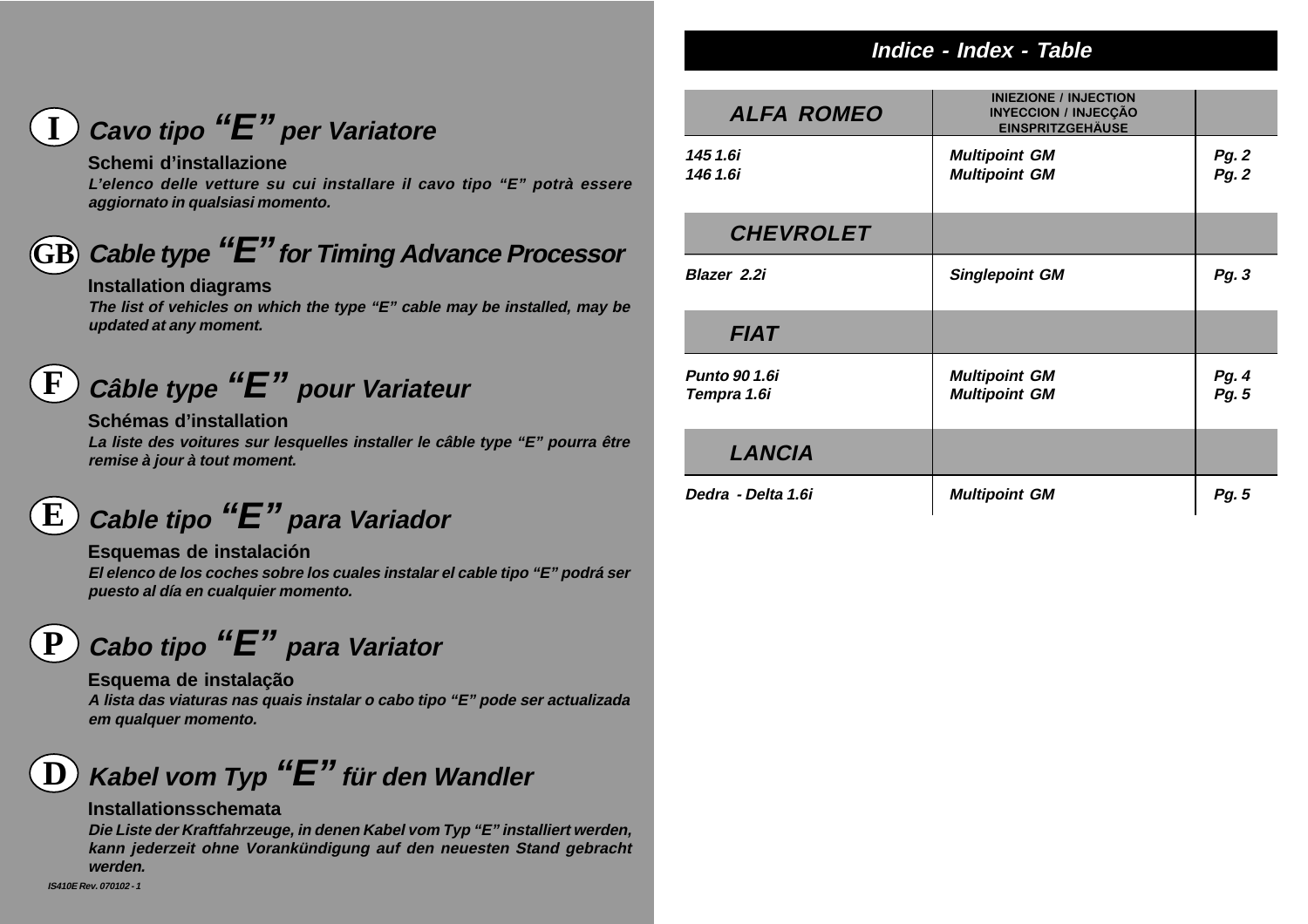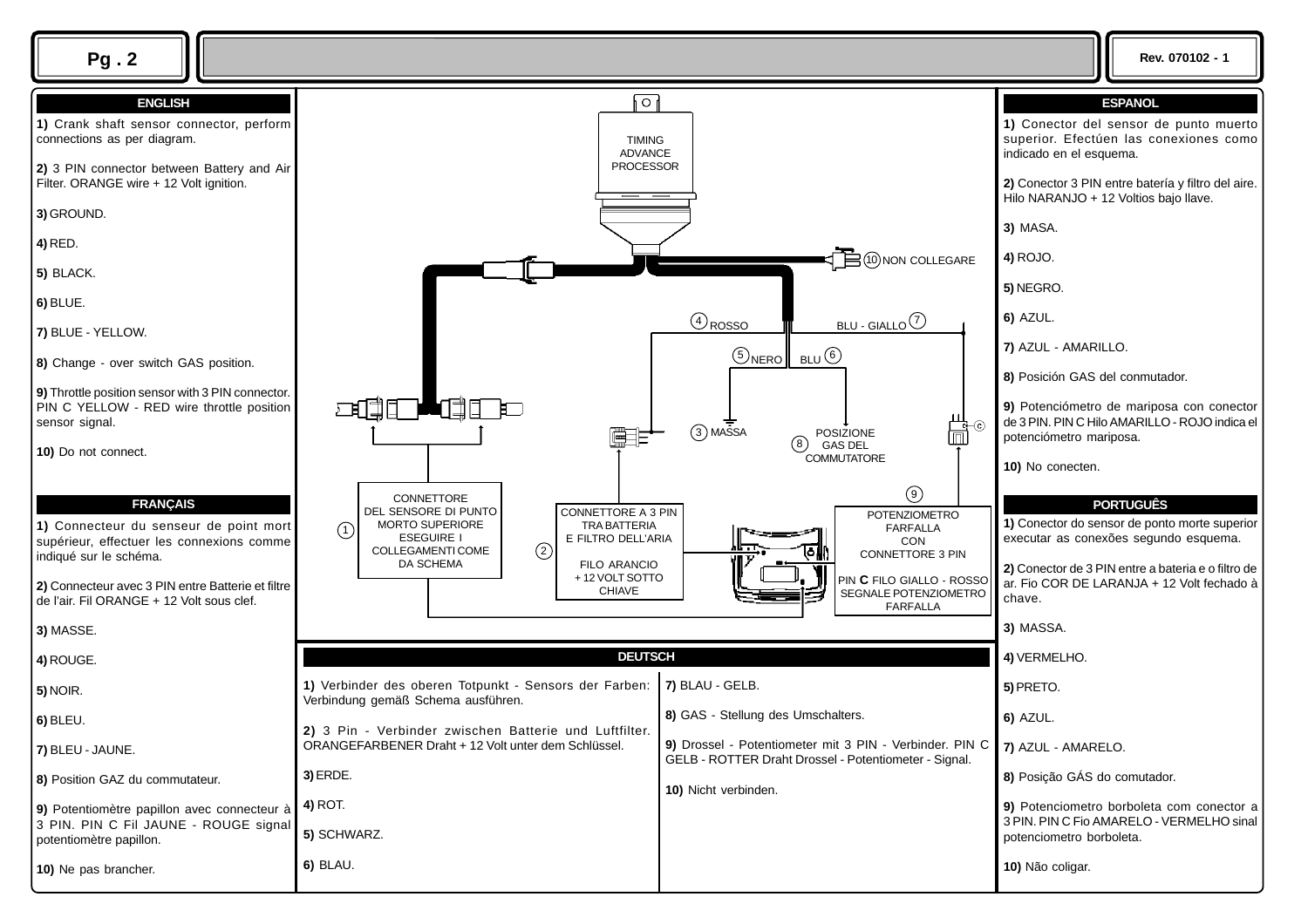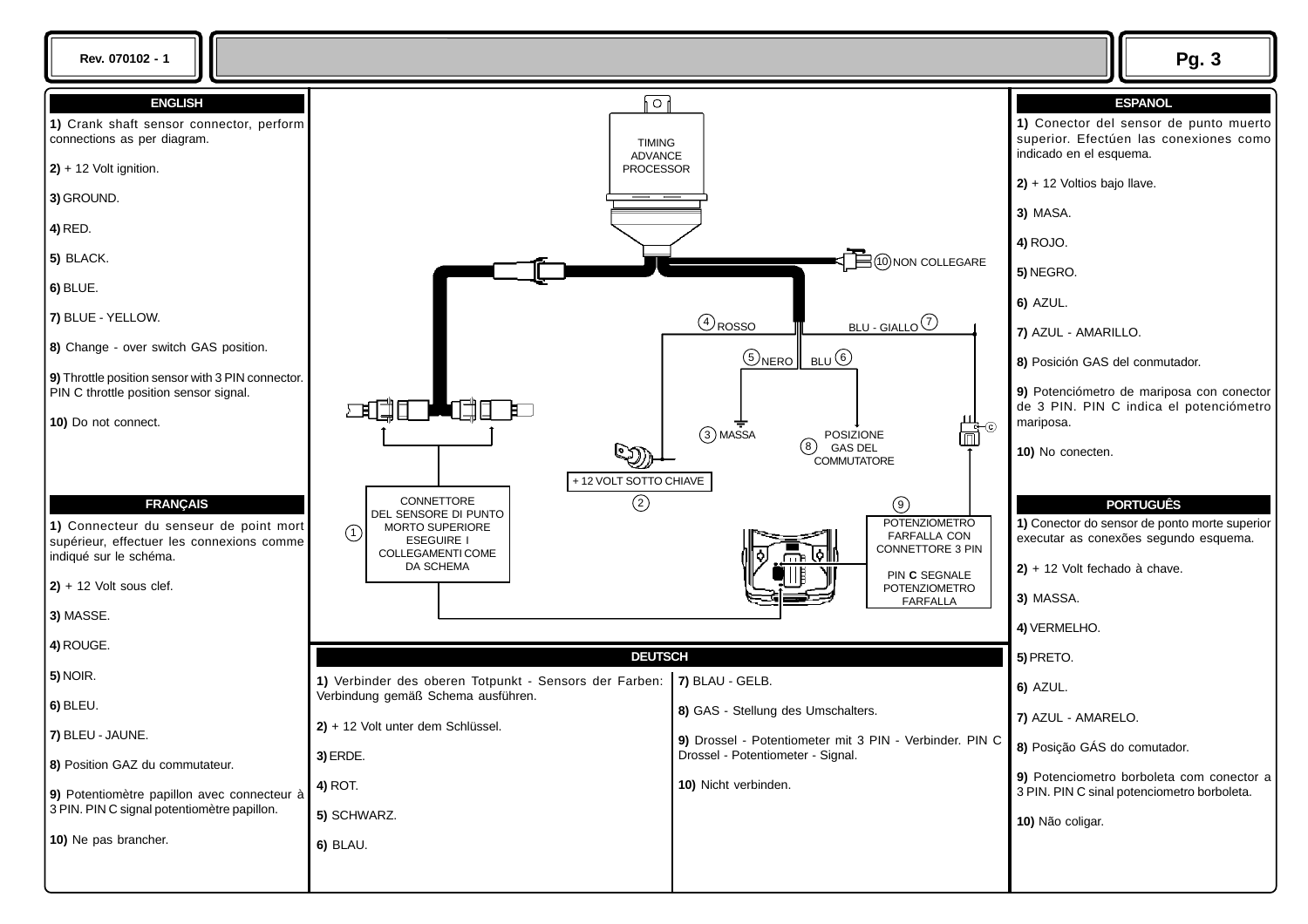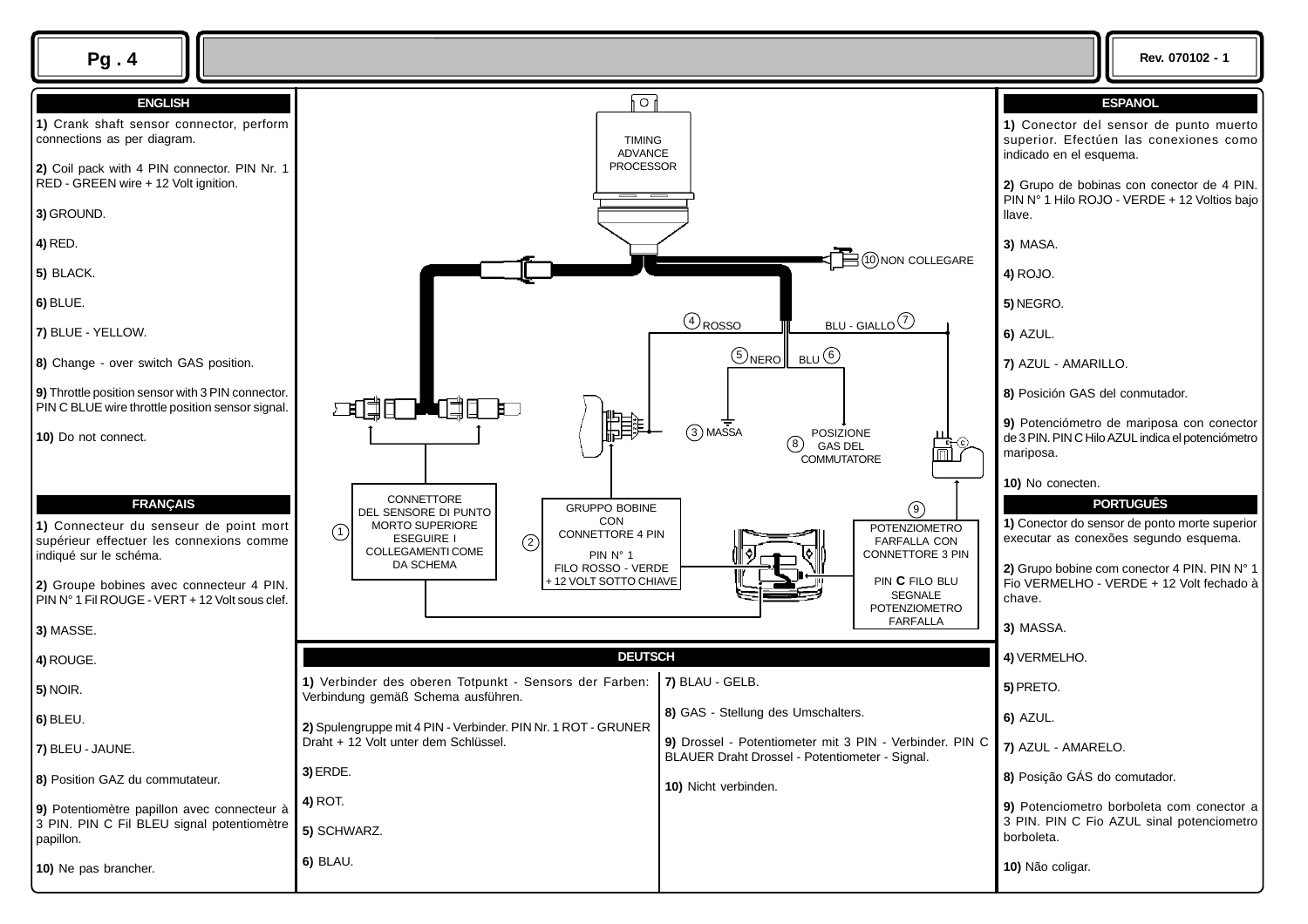**Rev. 070102 - 1 Pg. 5**

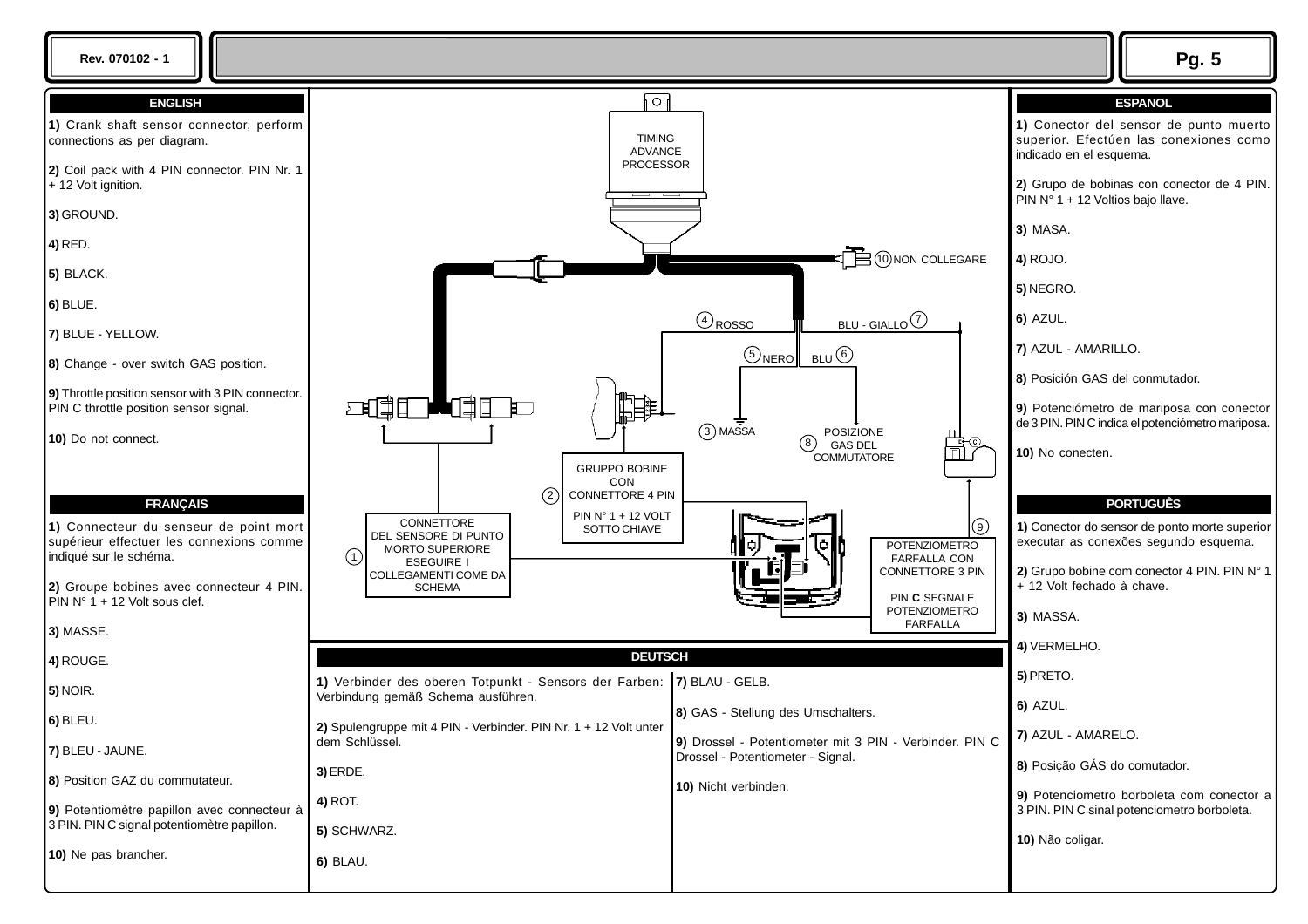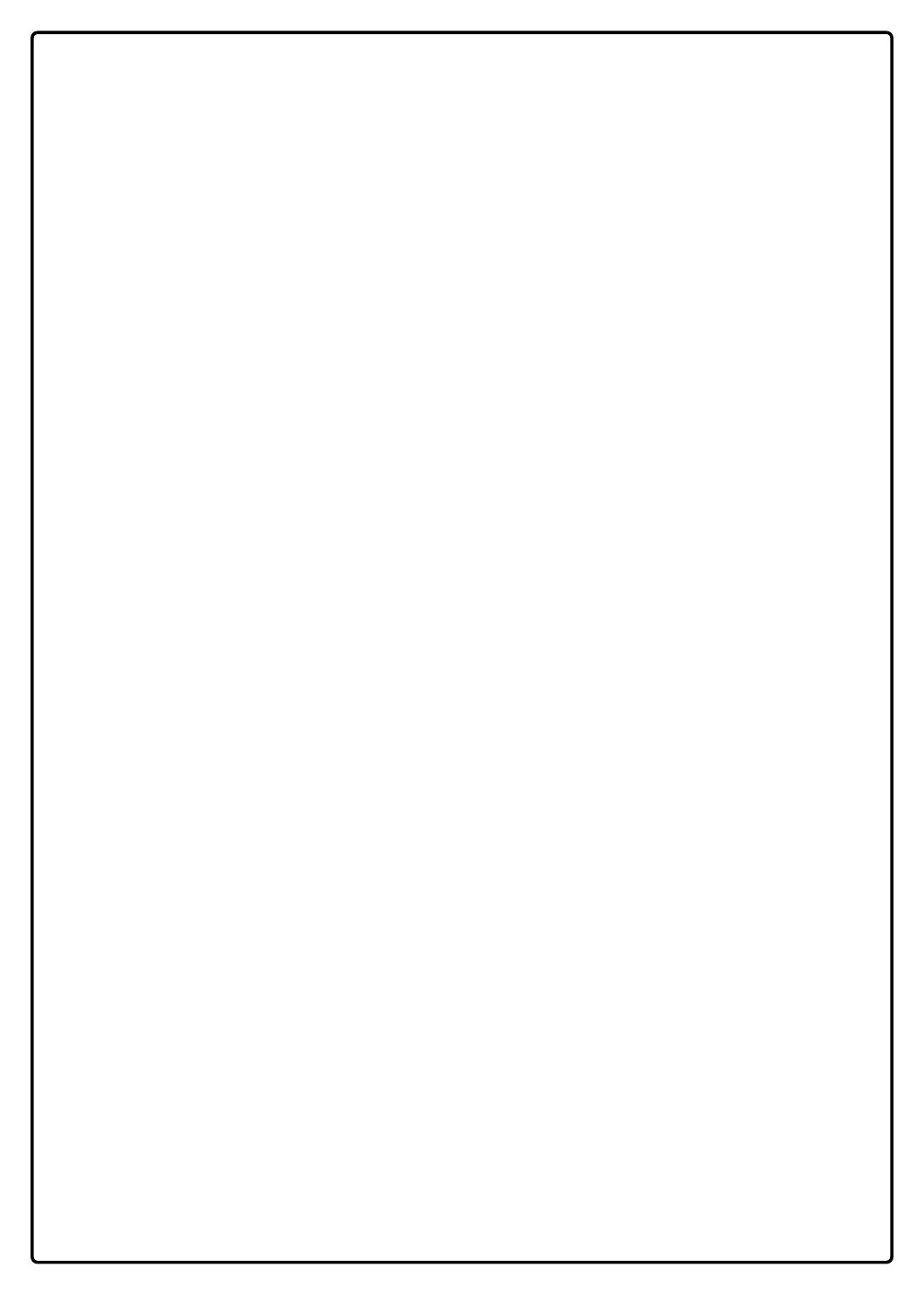